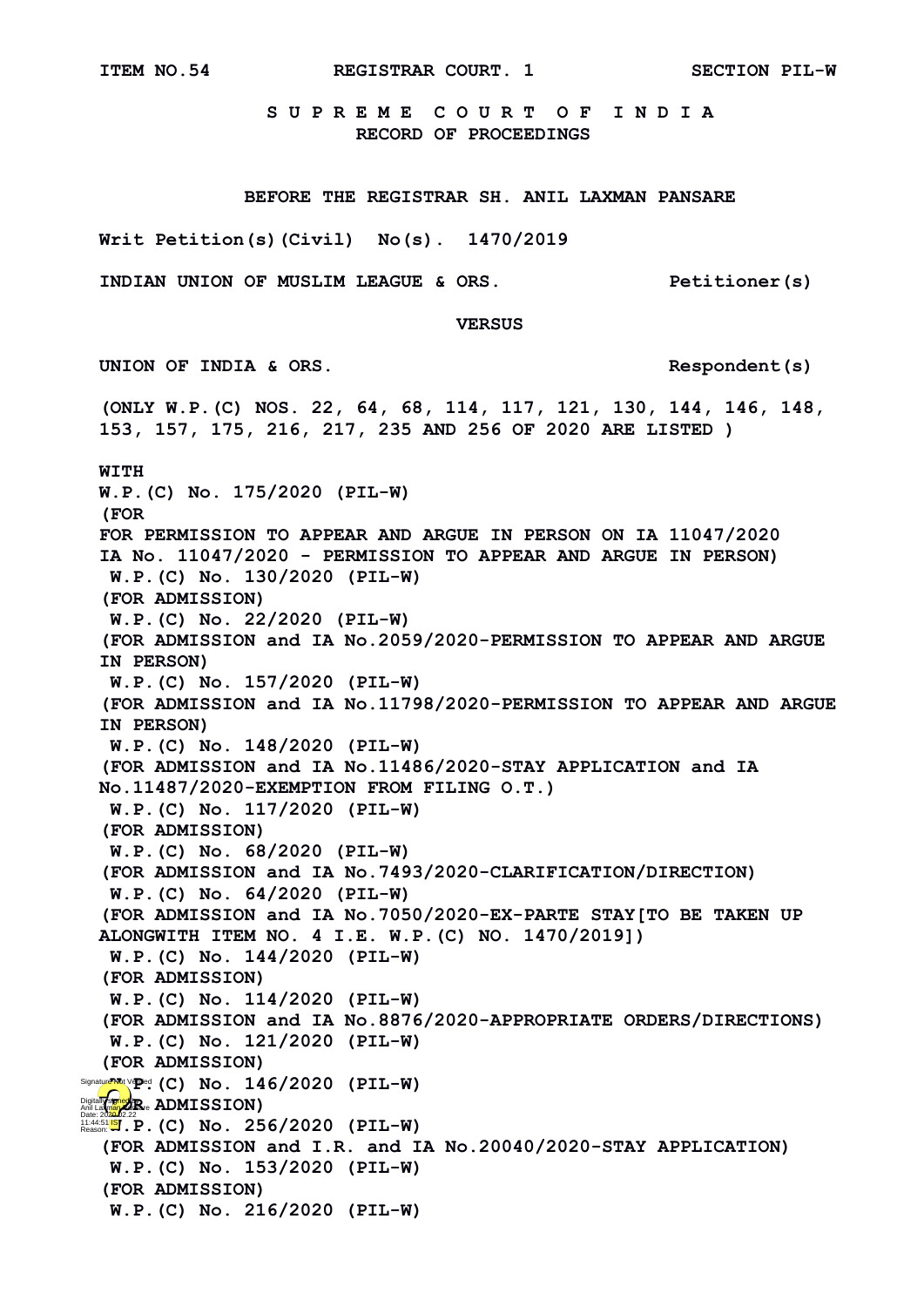**(FOR ADMISSION) W.P.(C) No. 235/2020 (PIL-W) (FOR ADMISSION) W.P.(C) No. 217/2020 (PIL-W) (FOR ADMISSION and IA No.15010/2020-EX-PARTE STAY[TO BE TAKEN UP ALONGWITH ITEM NO. 23 I.E. W.P.(C) NO. 194/2020])**

**Date : 18-02-2020 This petition was called on for hearing today.**

**For Petitioner(s)**

 **Ms. Anannya Ghosh, AOR Mr. Aakarsh Kamra, AOR Mr. Mohit Gulati, Adv. Mr. Krishan Kumar, AOR Mr. V. Shyamohan, AOR Ms. Pallavi Pratap, AOR Mr. Alok Singh, Adv. Mr. Vinay Ahrodia, Adv. Mr. Saket Gowtam, Adv. Ms. Manju Jetley, AOR Mr. Pankaj Kumar Singh, Adv. Mr. Shailjakant Dubey, Adv. Mr. Ranjit Kumar Sharma, AOR Dr. Nafis A. Siddiqui, AOR Mr. Rishi Jain, AOR Petitioner-in-person Mr. Anjani Kumar Mishra, AOR Mr. Chirag Jain, Adv. Nishanth Patil, AOR Mr. Mukul Kumar, AOR Ms. Arundhati Katju, Adv. Ms. Madhavi Agrawal, Adv. Ms. Saloni Mahajan, Adv. Mrs. Shally Bhasin, AOR Mr. Pawanshree Agrawal, AOR Ms. Sohini Chowdhury, Adv. Mr. Surya Prakash, Adv. KMNP LAW, AOR Ms. Jahnavi Sindhu, AOR Mr. Shadan Farasat, AOR** 

**For Respondent(s) Mr. B. V. Balaram Das, AOR Mr. Vaibhav Shrivastava, Adv. Mr. Ardhendumauli Kumar Prasad, AOR Mr. S. K. Bhattacharya, AOR Mr. Ilin Saraswat, Adv. Ms. Swati Jain, Adv.**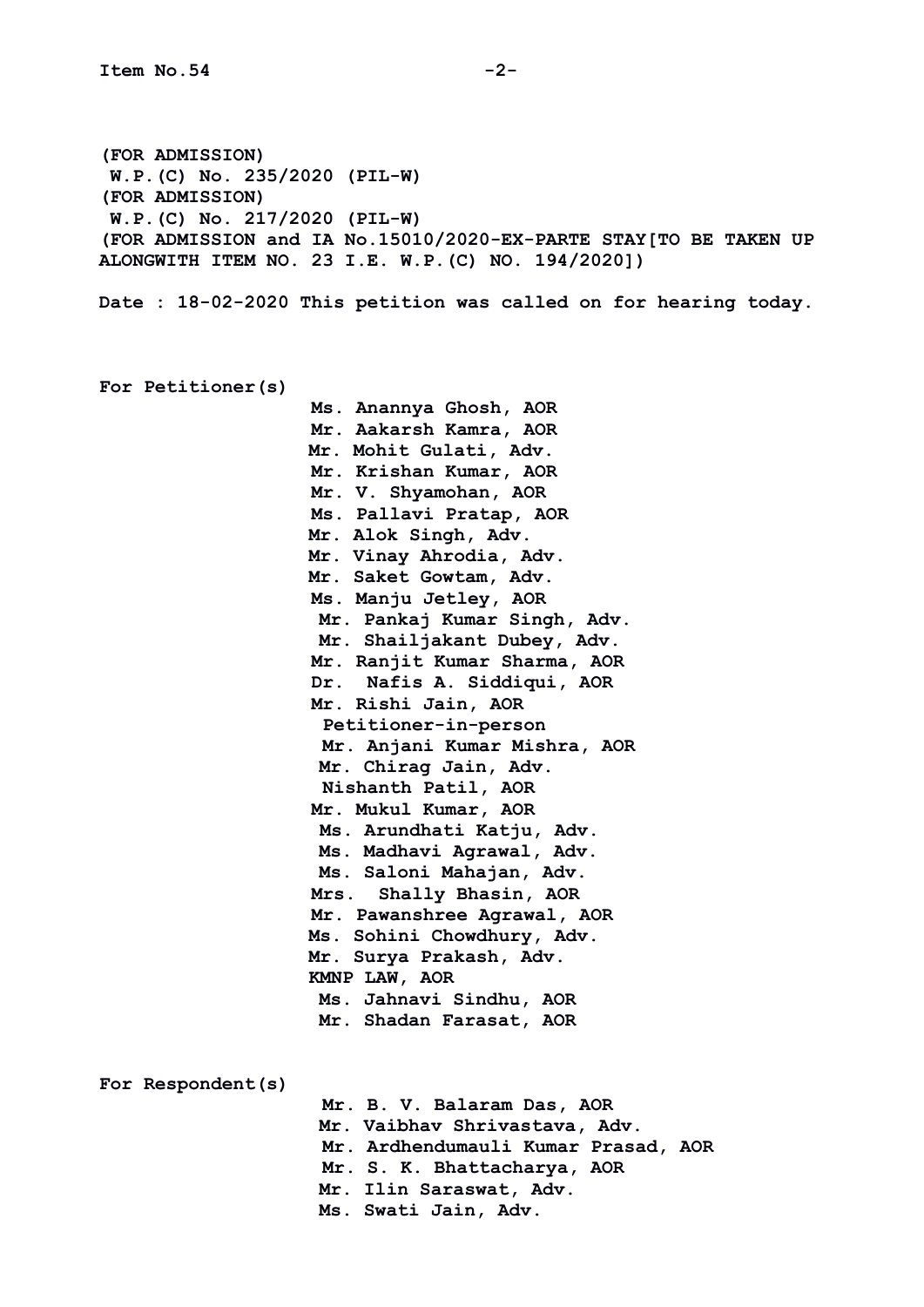**Mr. Jugal Kishor Gupta, Adv. Mr. Manish Jain, Adv. Mr. Kausar Raza Faridi, AOR Mr. Sandeep Singh, AOR Mr. Vibhor Ahlawat, Adv. Ms. Anu B., Adv. Ms. Smita Pandey, Adv. Mr. Suvidutt M.s., AOR**

## **UPON hearing the counsel the Court made the following O R D E R**

**Ld. Counsels for the petitioners in all the petitions who have not served respondents till date are directed to serve copy of pleadings upon standing counsel within one week and file proof of service.**

**Ld. counsel for the petitioner in W.P.(C) No. 114/2020 submits that copy of pleadings has already been served upon standing counsel on the sole respondent i.e., Union of India on 30.1.2020. Ld. Counsel for the petitioner is directed to file proof of service.**

**Counter affidavit be filed in terms of Hon'ble Court's order dated 22.1.2020.**

## **WP(C)Nos.175,130,157,148,68,146,256,153,216,235 & 217/2020**

**Spare copies have not been filed in terms of Chapter XIV Clause 2(a) of Handbook on Practice and Procedure and Office Procedure, 2017. Ld. Counsel for the petitioner seeks one week's more time for filing spare copies. If spare copies are not filed within one week, Registry to process the matters for listing before the Hon'ble Judge in Chamber for orders. If spare copies are filed within one week, be processed as per rules.**